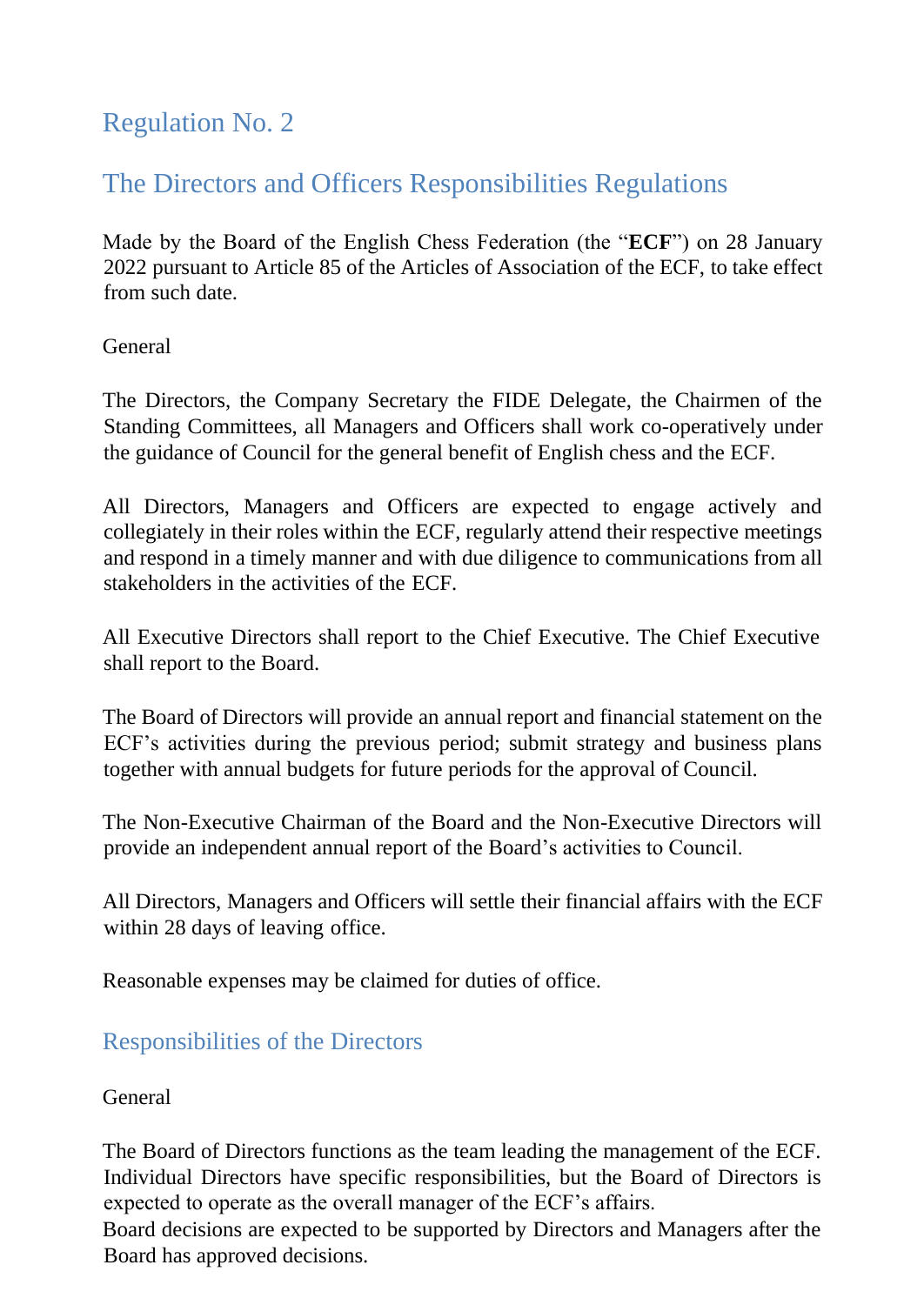All Directors are expected to act as ambassadors for, and to promote the interests of, the ECF at all times. The need to support a culture of continuous improvement is also seen as a key quality of Board members.

Directors will have specific line management responsibilities for managers and officers. These are set out in the Appointments Framework referred to below. Specific responsibilities are included here to ensure clarity in some instances. Directors will be elected on a rota basis which has been approved byCouncil.

The rota is set out in the schedule to these Regulations.

It is important that full and proper consideration is given by Directors to the desirability of Board renewal when Directors are due for re-election.

### President

- Ambassador of the ECF to represent it:
	- At important public events
	- To other important organisations
	- To politicians and other distinguished persons
	- To sponsors and donors
	- To the media where appropriate
- Leads at important internal events e.g. prize-giving and awards events
- Where appropriate provides guidance and support to the Board on setting goals and objectives

# Executive Directors

## Chief Executive

- Provides the leadership of the Board and the ECF
- Leadership for the development of the strategic direction of the ECF and creation of the strategic plan
- Responsible for the co-ordination of the development of the individual Executive Directors' business plans
- Responsible for actioning and monitoring the delivery of the ECF's strategy, integration and co-ordination of the Directors' supporting business plans
- Responsible, with the Finance Director, for ensuring adequate resources are available for delivery of business plans, providing the necessary support and advising on actions to manage deviations from plan
- Responsible for monitoring progress against action points between Board meetings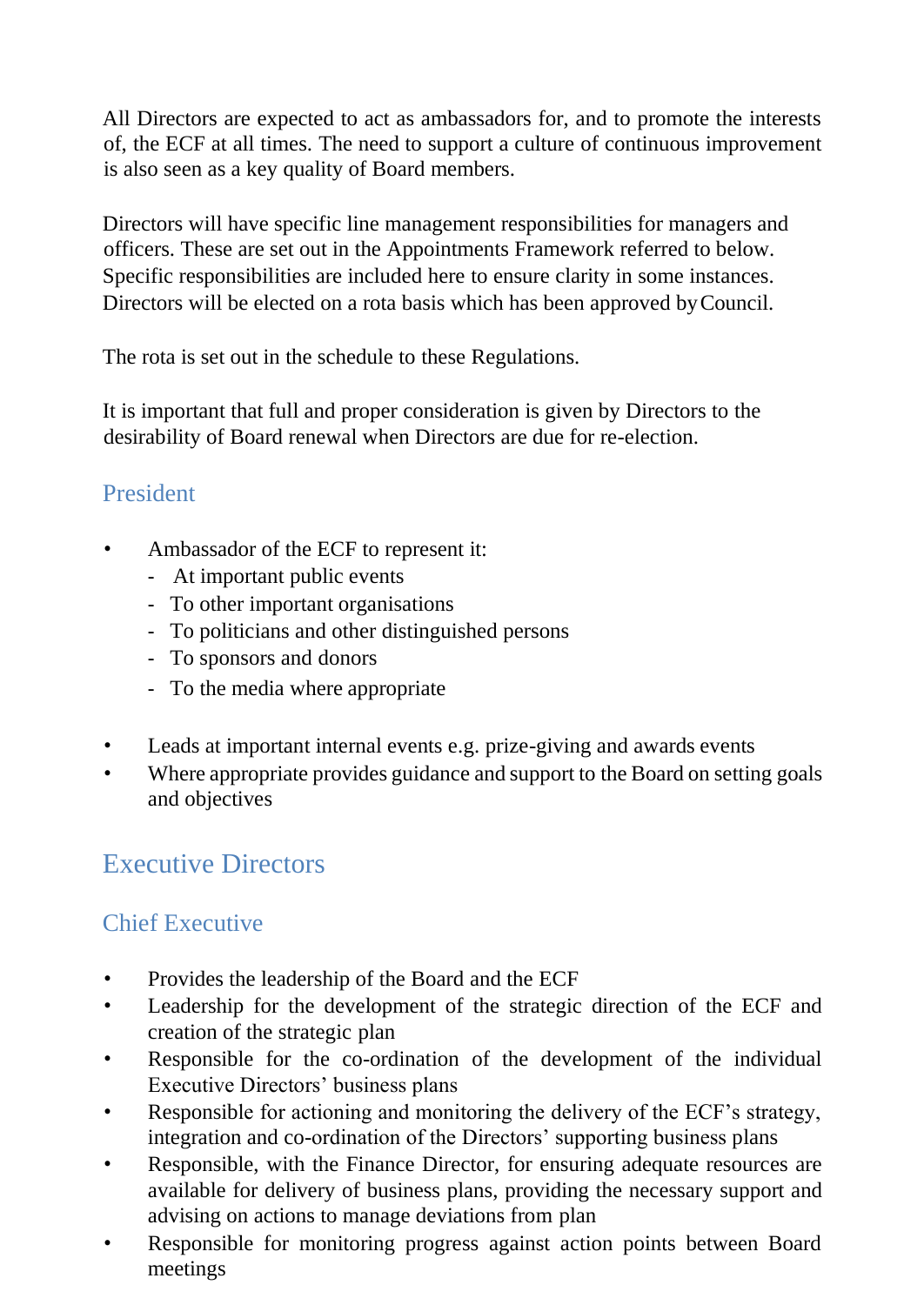- Responsible for the overall management of the ECF on a day-to-day basis with all Executive Directors reporting to him/her
- Responsible for identifying new commercial opportunities
- Overall responsibility for the website, social media, the monthly newsletter and the yearbook
- Responsible for the management of the Office activities and all paid employees including employment, health and safety and other employment issues. (NB Functional management of the accountancy services lies with the Finance Director)
- Sets the priorities of the Office
- Represents the ECF in the absence of the President
- Represents the ECF as a Trustee (ex-officio) of the Chess Trust
- Responsible for ensuring the Appointments Framework is maintained
- Primarily responsible for the relationship with the British Isles Co-ordinating Committee but actual liaison to be delegated to other executive directors as appropriate

### Finance Director

- Management of the financial affairs and activities of the ECF
- Responsible for the completion and presentation of the annual financial report and the audited statement of accounts to Council
- Responsible for the development of the financial plan and creation of the annual budget in liaison with the Board and other Directors, and presentation of the annual budget to Council
- Responsible for the development and implementation of the procedures, processes and controls needed for the effective management of income and expenditure
- Responsible for the provision of financial, accounting and taxation advice to the Board
- Responsible for the regular provision of financial information to the Board on financial progress
- Responsible for the functional management of the Office accountancy services
- Responsible for evaluation of financial risks to which the ECF is exposed and advice on appropriate actions including insurance
- Responsible for the maintenance of the Financial Bye-laws together with the Chair of the Governance Committee
- Responsible for the evaluation of tenders procedures
- Represents the ECF as a Trustee (ex-officio) of the Chess Trust
- Must possess an appropriate professional accountancy qualification or otherwise in the Board's opinion have the necessary knowledge and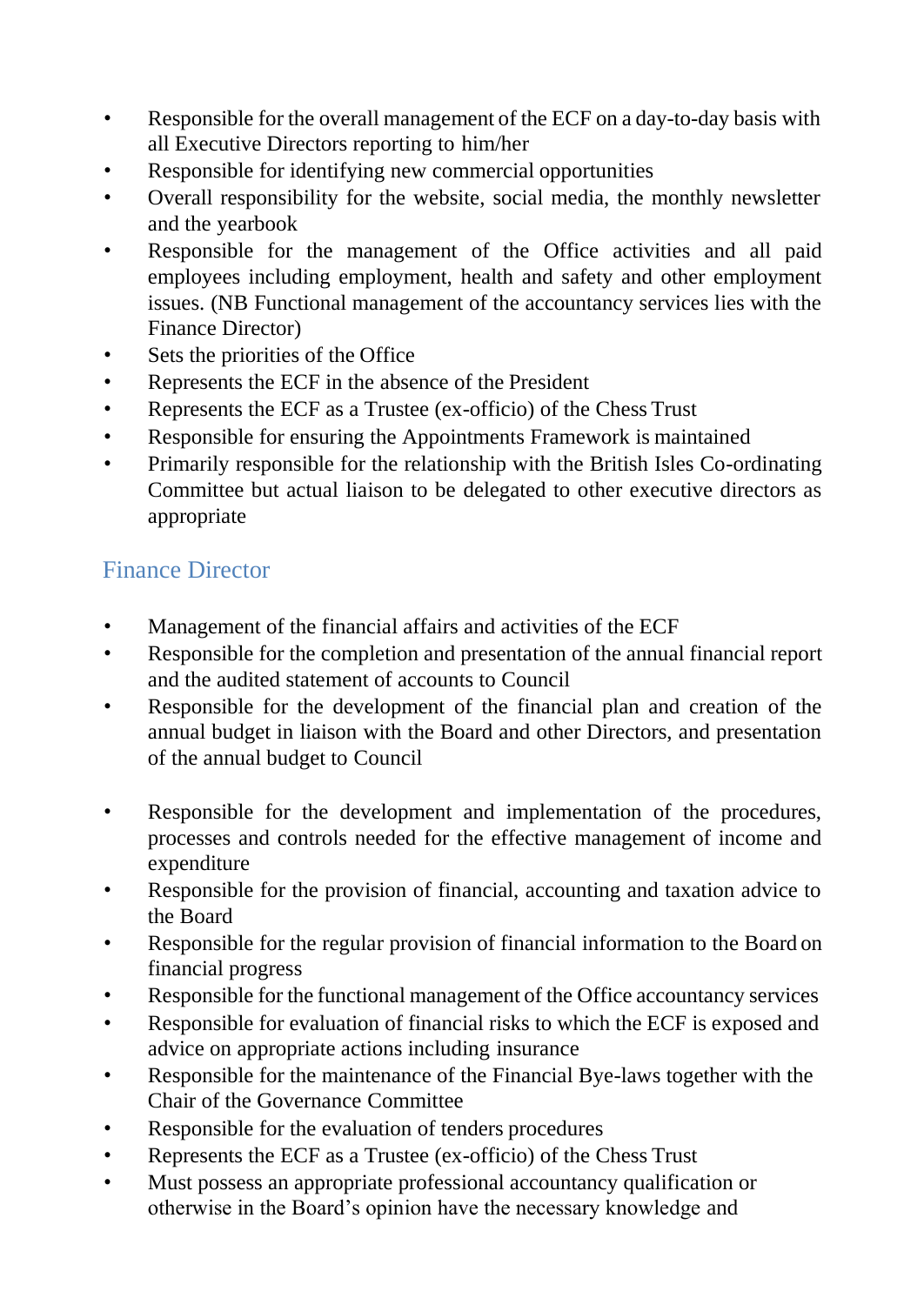experience required to fill the role

### Director of Home Chess

- Responsible for the various ECF activities within England that support the activities of the other directorates and leagues, congresses and organisers
- Responsible for scheduling and planning of events (other than junior events) organised by the ECF
- Consults with Unions, Counties, Leagues and Congresses to ensure that plans are seen as feasible and can be implemented successfully
- Responsible for the work of the Manager of Senior Chess (except international senior chess)
- Develops and supports the arbiter community including opportunities for the training of arbiters
- Liaises with the Chess Arbiters Association
- Responsible for support for coaches including the Registered Coaches Scheme
- Provides support for Chess in Prisons
- Responsible for Accessible Chess
- Is a member of the Board Awards Committee
- Responsible for the Master Points system including national titles
- Responsible for the ECF's online chess activities
- Maintains and develops the ECF's fair play policies and procedures
- Responsible for the development, maintenance and operation of the ECF's IT systems (apart from rating systems and finance)
- Responsible for maintenance of the League and Congress/Event Management **Systems**
- Responsible for the development of the Home Chess business plan
- Responsible for the appointment of officers within the directorate

### Director of Membership

- Manages and develops the ECF's rating systems
- Manages and develops the ECF's use of its membership system
- Responsible for the maintenance and development of the ECF's benefits offering to its members
- Develops, implements and enhances appropriate means of communication with members so as to have up to date knowledge of members' views
- Responsible for the provision of management information to the Board on the key information for monitoring membership during the year
- Responsible for the work of the Manager of Rating and the International Rating Officer, including all nominations of players for FIDE titles
- Responsible for the development of the Membership business plan
- Responsible for the appointment of officers within the directorate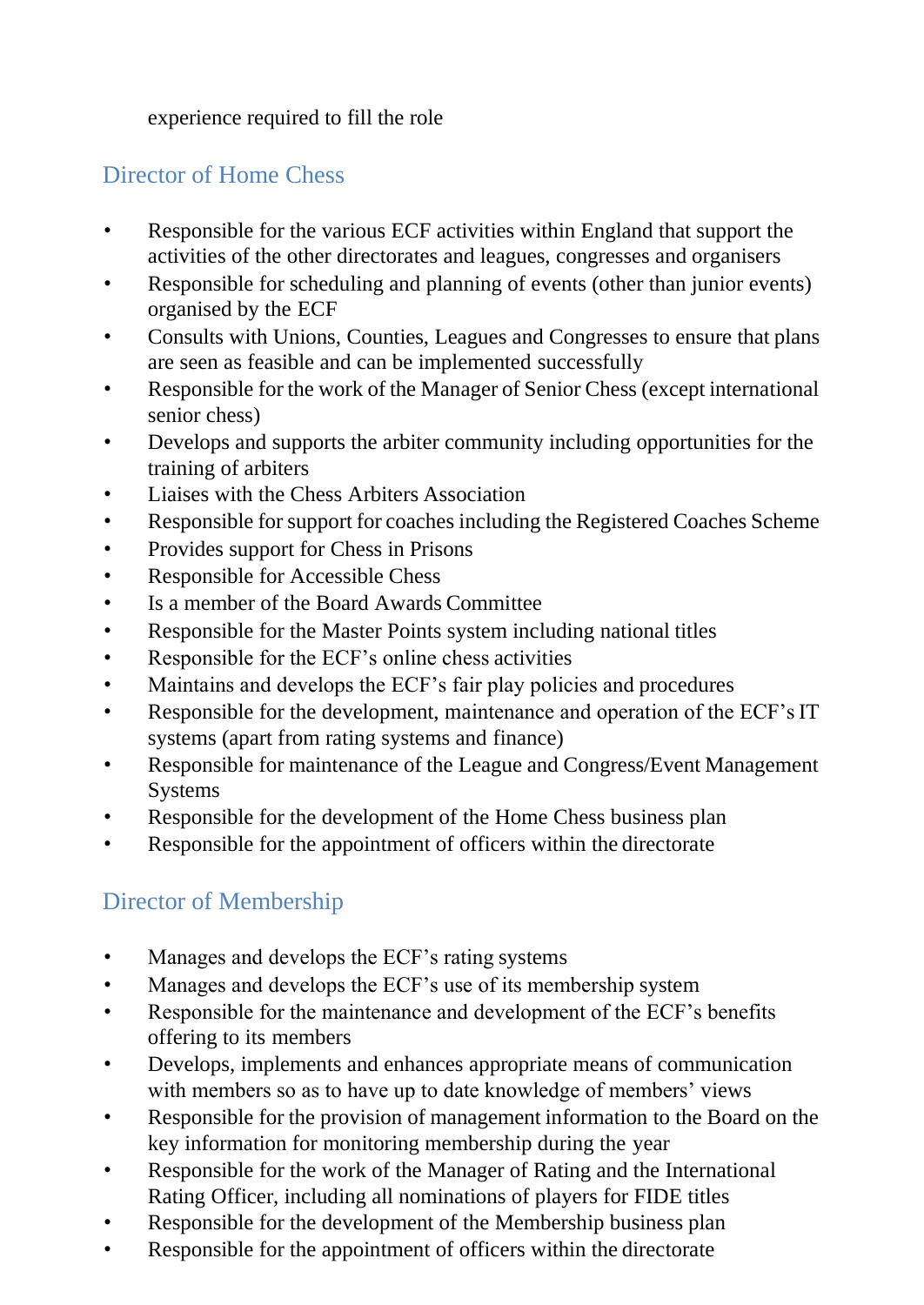### Director of International Chess and External Relations

- Organises the participation of the ECF's nominees in international events (other than events open only to players under the age of 21, which are the responsibility of the Director of Junior Chess and Education)
- Responsible for management of international teams
- Makes grants to events, teams, players and coaches in accordance with the budget
- Arranges such other international events as the ECF may authorise from time to time
- Responsible for engaging with HM Government to secure recognition of the game as well as funding to enable further development of the game in England
- Ensures, in co-operation with the Director of Junior Chess and Education and the Director of Women's Chess, that the continuing development of our leading juniors is fostered as they emerge into adulthood
- Makes recommendations in conjunction with appropriate Directors regarding nominations for FIDE appointments and titles (other than playing titles)
- Works with the FIDE Delegate to advise the ECF on all questions arising in relation to FIDE and the ECU
- Responsible for the development of the International business plan
- Responsible for the appointment of officers within the directorate

### Director of Junior Chess and Education

- Management of the ECF's activities, and of development and chess education, for junior members (under 21)
- Management of the ECF Chess Academy
- Responsible for the selection policy for junior international teams
- Responsible for the ECF's online junior activities
- Liaison with the Chess Trust in relation to the Accelerator Programme
- Liaison with the Directors of Home, International and Women's Chess to coordinate the development of chess for junior members
- Responsible for the development of the Junior Chess and Education and the ECF Chess Academy business plans
- Responsible for the appointment of officers within the directorate

### Director of Women's Chess

- Leadership of the development of Women's Chess in England
- Involvement in the development of Women's Chess in the Junior, Home and International activities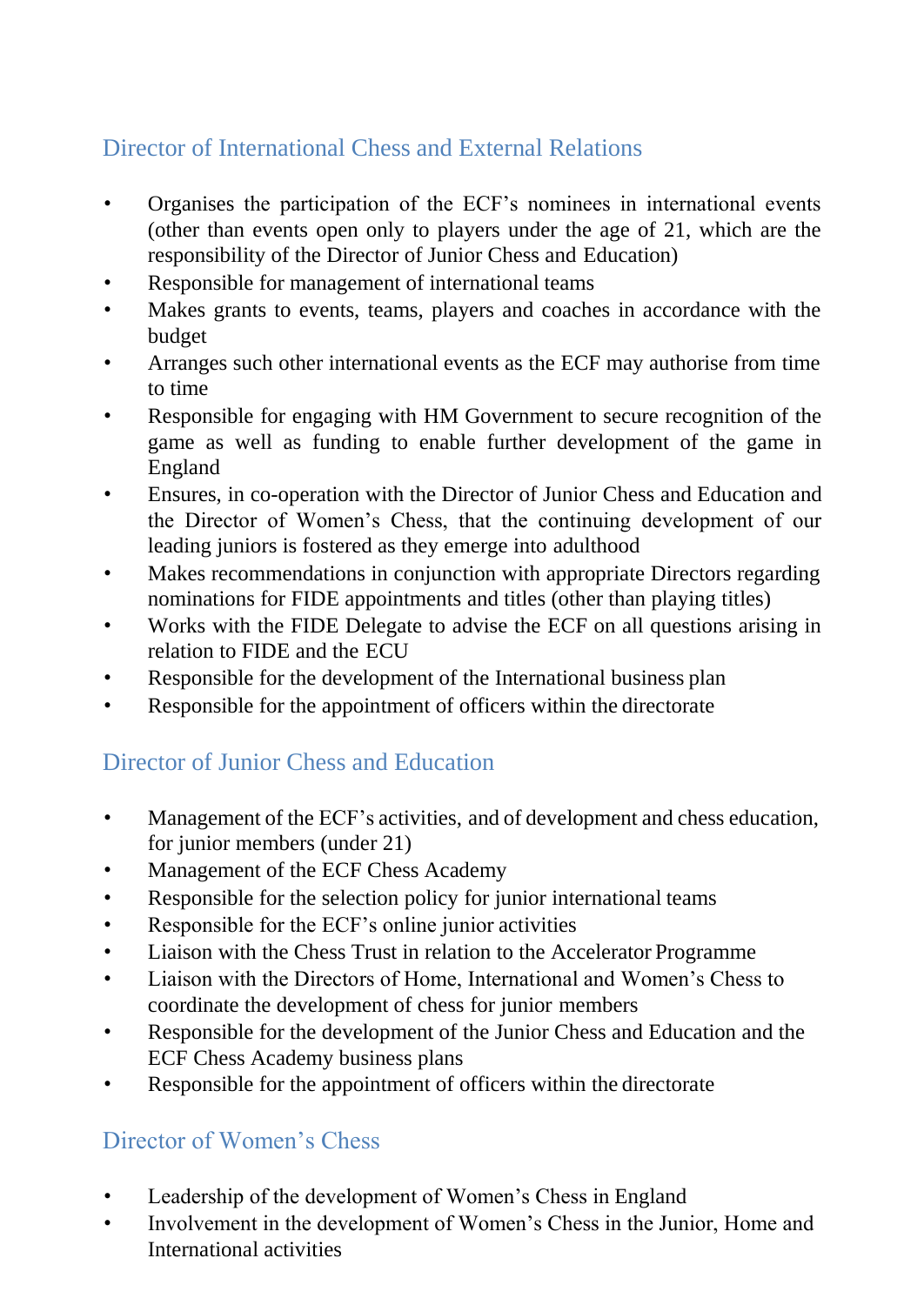- acts as an ambassador and role model to encourage girls to stay in chess
- encourages more female adults to take up the game by liaising with appropriate organisations role models
- develops activities specifically designed to encourage more women to play chess
- promotes policies which will create a more welcoming environment for women at existing events
- Responsible for the development of the Women's Chess business plan
- Responsible for the appointment of officers within the directorate

### Director of Events

- Responsible for management of the ECF's over the board events, including appointment of event managers, appointment of arbiters, application of fair play policies and procedures, identification and procurement of venues, event guidelines and entry forms, financial reporting for each event, approval of prize money and expenses etc
- Works closely with the Home, Women's and Junior directorates to ensure seamless and coordinated delivery of ECF events
- Works closely with the Home, Women's and Junior directorates to understand the requirements of their respective business plans, identify resource requirements and deliver events accordingly
- Responsible for ensuring that ECF events are delivered to a consistent and standard format at all times
- Responsible for the appointment of officers within the directorate

### Non-Executive Chairmen and Directors

Non-Executive Directors are independent of the executive functions of the ECF. They bring their experience from other organisations, from chess playing and organisational skills. They use this experience to enhance the Board's decisionmaking processes, acting in all times in the interests of the ECF. They must act in an objective manner in their advice to the Board and not be seen as partisan.

### Non-Executive Chairman of the Board

- Chairs meetings of the Board
- Responsible for the organisation, giving notice of and conduct of Board meetings
- Manages the agenda and documentation for Board meetings in conjunction with the Chief Executive and the Secretary to the Board
- Ensures he/she is au fait with the ECF Memorandum, Articles, Bye-laws and Regulations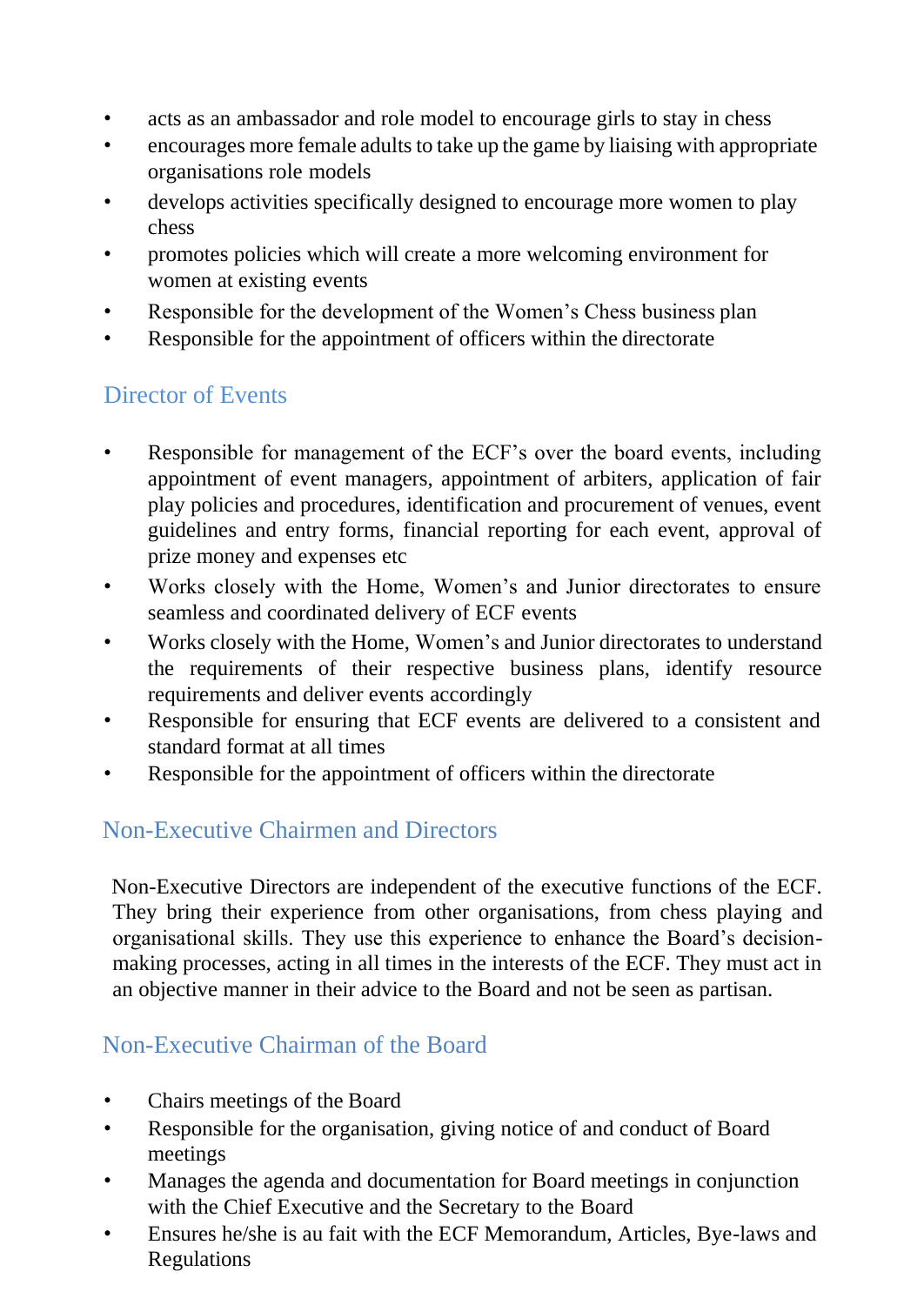- Responsible, together with the Chief Executive, for the efficient operation of the Board
- Responsible for the timely production of Board minutes together with the Chief Executive and the Secretary to the Board
- Liaises with the Chair of Council, the Chief Executive and the Secretary to the Board in setting the agenda for meetings of Council
- Develops and maintains the Board's standing orders which are agreed with the Board
- Performs an annual review of the work of the Board
- Director responsible for the Company Secretary and Secretary to the Board
- Responsible for the development and maintenance of safeguarding policy (which responsibility may be delegated to such other person as he /she may designate from time to time)
- Is the ECF's appointed representative to the Sports and Recreation Alliance
- Responsible, together with, where appropriate, the other Non-executive Directors, for resolving disputes between Directors

#### Non-Executive Directors

- Contribute to the decision-making processes of the Board, providing an independent view on ECF and related matters
- Advise on the Board's strategy
- Advise on issues of efficacy and transparency
- Advise on the views of other stakeholders, other member organisations and organisations of chess in England in the decision-making processes
- Bring experience of other organisations from outside the chess world to encompass wider thinking and ideas
- Responsible for the development and maintenance of GDPR/data privacy policy (which responsibility may be delegated to such other person as they may designate from time to time)

#### The Non-Executive Chairman of Council

- Chairs meetings of Council
- Ensures decisions and views of the membership are accurately and fully conveyed to the Board
- Responsible for the agenda of Council meetings in consultation with the Non-Executive Chairman of the Board and the Chief Executive and for the convening of Council meetings (in conjunction with the Secretary to the Board)
- Responsible for the timely production of Council minutes together with the Secretary to the Board
- Is au fait with the ECF Memorandum, Articles, Bye-laws and Regulations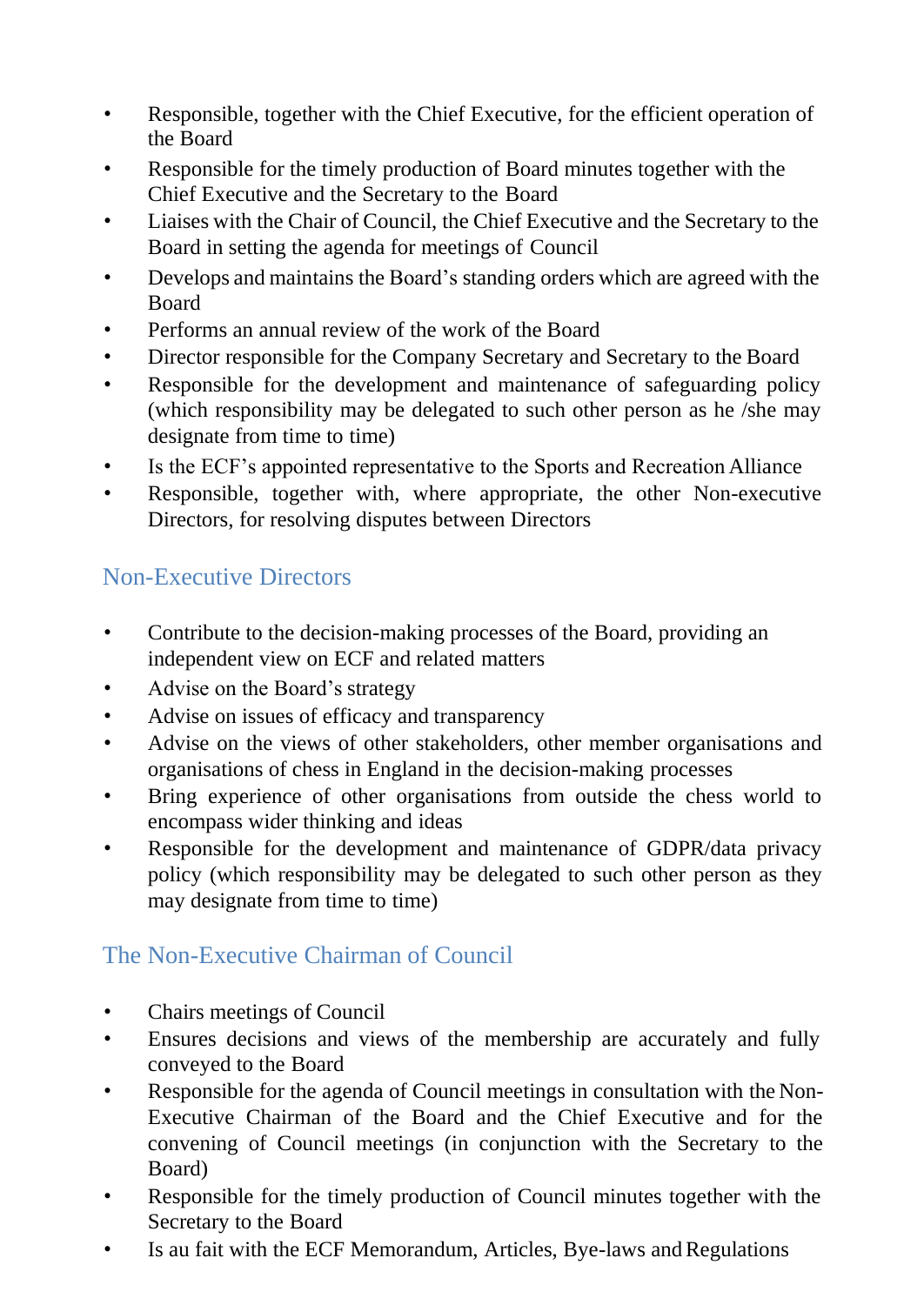• Responsible for the duties of the Voting Registration Officer and vote counting at Council meetings

#### FIDE Delegate

- In conjunction with the Director of International Chess, represents the interests of the ECF to FIDE and the ECU
- In all dealings with FIDE and ECU seeks, and where practicable acts in accordance with, instructions from the Board
- Communicates all relevant decisions of FIDE and the ECU to the Board
- Promotes the appointment of suitable English candidates to FIDE and ECU posts and committees
- Advises the Board on all FIDE and ECU matters
- Is invited to attend Board meetings

#### Company Secretary

- Reports to the Non-Executive Chairman of the Board
- Maintains the statutory registers and ensures that statutory forms are completed promptly
- Ensures that filings to Companies House are made on a timely basis including appointments and resignations of directors
- Understands and complies with relevant legislation relating to the duties of the Company Secretary

#### **Schedule Election Rota**

With the adoption of elections for three year periods for Directors and Chairmen and Members of Standing Committees, but with elections staggered in order to maintain a level of continuity on the Board and Standing Committees, the election rota set out below has been established.

| <b>Post</b>                  | Election at AGM<br>and every three |
|------------------------------|------------------------------------|
|                              | years thereafter                   |
| President                    | 2021                               |
| Non-Executive Chairman       | 2022                               |
| <b>Chief Executive</b>       | 2021                               |
| <b>Finance Director</b>      | 2023                               |
| Non-Executive Director $1*$  | 2023                               |
| Non-Executive Director $2^*$ | 2022                               |
| Home Director                | 2023                               |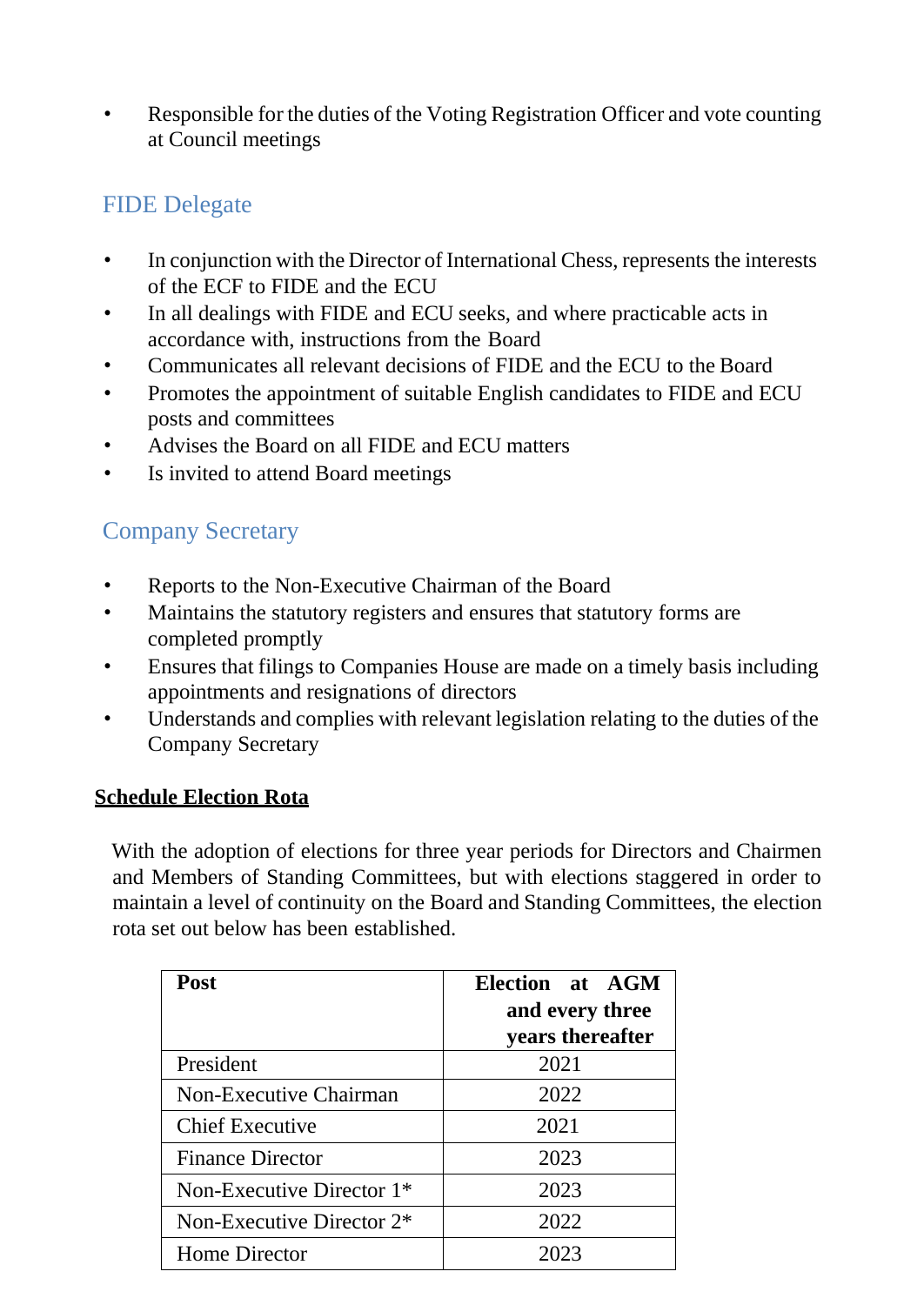| Women's Director              | 2021 |
|-------------------------------|------|
| <b>International Director</b> | 2022 |
| Junior Director               | 2021 |
| <b>Membership Director</b>    | 2023 |
| <b>Events Director</b>        | 2022 |
| <b>Chairman of Governance</b> | 2021 |
| <b>Chairman of Finance</b>    | 2022 |